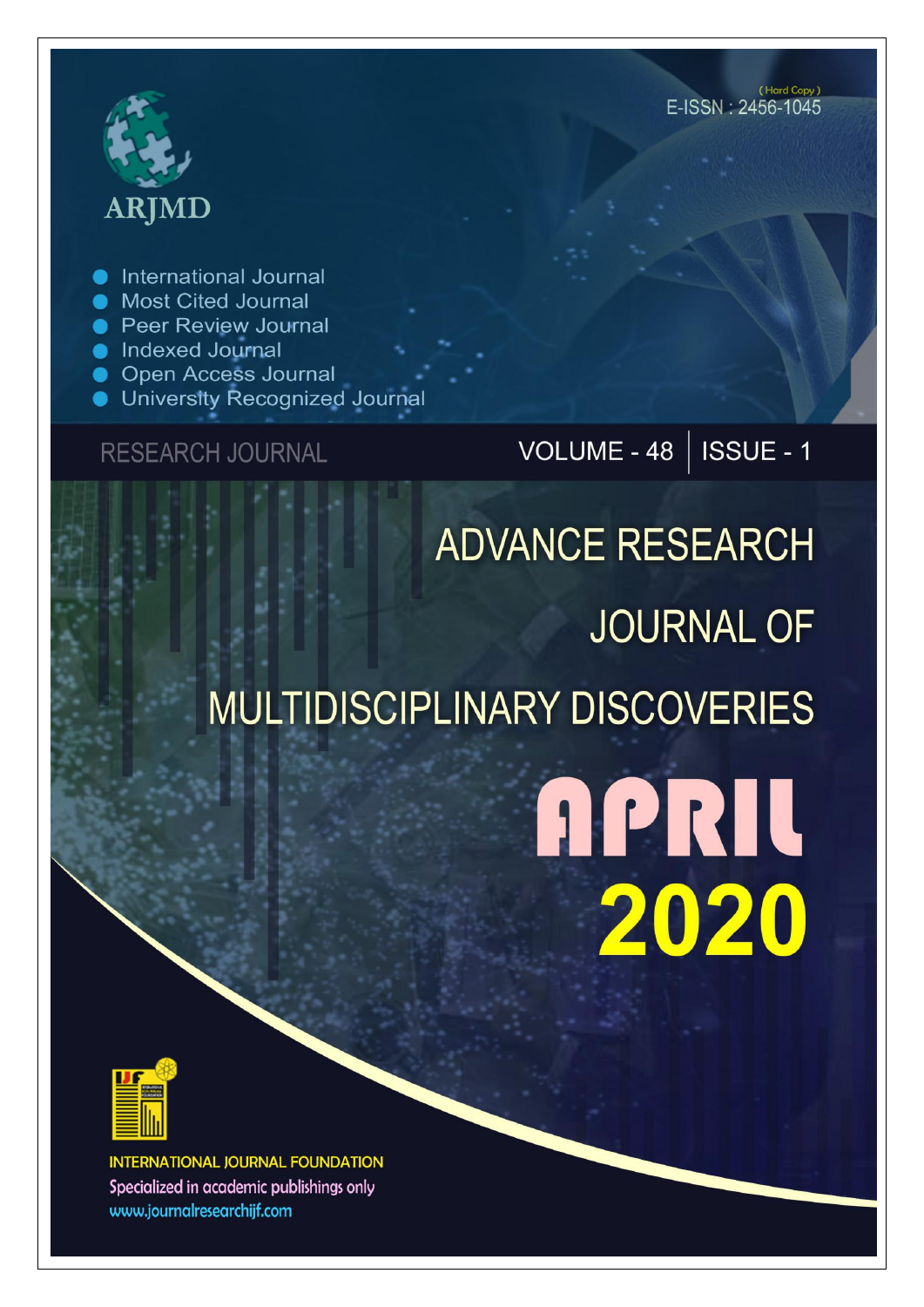

## **Incidence of hepatitis B and C in voluntary blood donors in a private clinic in Angola from 2011 to 2016**

| <b>ORIGINAL RESEARCH ARTICLE</b>                        | <b>NAME OF THE AUTHOR'S</b>                                                                                                                                                                                             |  |  |  |  |
|---------------------------------------------------------|-------------------------------------------------------------------------------------------------------------------------------------------------------------------------------------------------------------------------|--|--|--|--|
|                                                         |                                                                                                                                                                                                                         |  |  |  |  |
| <b>ISSN</b> : 2456-1045 (Online)                        | <sup>1,2</sup> Angelina Edna Quintas*                                                                                                                                                                                   |  |  |  |  |
| <b>ICV Impact Value: 72.30</b>                          | <sup>3</sup> Adis Del Carmen Cogle                                                                                                                                                                                      |  |  |  |  |
| GIF-Impact Factor: 5.188                                | <sup>4</sup> Cláudia Camila Dias                                                                                                                                                                                        |  |  |  |  |
| <b>IPI Impact Factor: 3.54</b>                          | <sup>5</sup> Altamiro Costa-Pereira                                                                                                                                                                                     |  |  |  |  |
| Publishing Copyright @ International Journal Foundation | <sup>6</sup> António Carlos Sarmento                                                                                                                                                                                    |  |  |  |  |
| Article Code: MDS-V48-I1-C1-APR-2020                    | <sup>7</sup> Lemuel Bornelli Cordeiro                                                                                                                                                                                   |  |  |  |  |
| Category: MEDICAL SCIENCE                               |                                                                                                                                                                                                                         |  |  |  |  |
| Volume: 48.0 (APRIL-2020 EDITION)                       | <sup>1</sup> Doctor in Infectious Diseases at Clínica Girassol in Luanda, Angola and                                                                                                                                    |  |  |  |  |
| <b>Issue:</b> $1(One)$                                  | <sup>2</sup> student in the Department of Community Medicine, Health Information and                                                                                                                                    |  |  |  |  |
| Chapter : $1$ (One)                                     | Decision and the Centre for Research in Technology and Health Services,<br>Faculty of Medicine, University of Porto, Portugal;                                                                                          |  |  |  |  |
| Page: 01-07                                             | <sup>3</sup> Specialist in Haematology at Clínica Girassol in Luanda, Angola.                                                                                                                                           |  |  |  |  |
| Journal URL: www.journalresearchijf.com                 | <sup>4</sup> Researcher in the Department of Community Medicine, Health Information                                                                                                                                     |  |  |  |  |
| Paper Received: 20.03.2020                              | and Decision and the Centre for Research in Technology and Health Services,                                                                                                                                             |  |  |  |  |
| Paper Accepted: 25.05.2020                              | Faculty of Medicine, University of Porto, Portugal.                                                                                                                                                                     |  |  |  |  |
| Date of Publication: 20-06-2020                         | <sup>5</sup> Director of the Department of Community Medicine, Health Information<br>and Decision and the Centre for Research in Technology and Health Services,<br>Faculty of Medicine, University of Porto, Portugal; |  |  |  |  |
|                                                         | <sup>6</sup> Director of the Department of Infectious Diseases at São João Hospital,<br>Porto, Portugal.                                                                                                                |  |  |  |  |
|                                                         | <sup>7</sup> Intensivist Physician and Professor of Medicine Associated with Teaching<br>and Research Office of Clínica Girassol, Luanda-Angola                                                                         |  |  |  |  |

#### **ABSTRACT**

**Objective**: Screening blood donors for sexually transmitted diseases is becoming increasingly important. Donors are referred to screening centres, thus ensuring the quality of blood transfusions and avoiding transmission of the hepatitis B and C viruses. This study aimed to identify the incidence of positive serological markers for hepatitis B and C among blood donors. A retrospective descriptive prevalence study was carried out using the data base of serological positive markers for hepatitis B and C, the surface antigen of the hepatitis B virus (HBsAg), the positive hepatitis B core antibody (HBcAc), the antibody to the hepatitis C virus (anti-HCV). A total of 2734 donors were followed from 2011 to 2016 at Clínica Girassol, Angola. Analysis was carried out using the statistical data analysis program SPSS ® v.22.0.

**Results**: Donors were aged between 18 and 64 years (median age of 32 ±9); 1373 (50.2%) donors tested positive for HBsAg, 731 (62.9%) for HBcAc and 140 (5.1%), were positive for anti-HCV. The majority, tested were men with 2467 (90%) and 267 (10%) were women. In conclusion, the study demonstrated the importance of screening to ensure donor blood safety and avoid transmission of infections by blood transfusion.

**KEYWORDS:** Donor Blood, Prevalence, Epidemiology.

#### CITATION OF THE ARTICLE

同类同

**Quintas A.E., Cogle A.D.C., Dias C.C., Pereira A.C., Sarmento A.C., Cordeiro L.B.** (2020) Incidence of hepatitis B and C in voluntary blood donors in a private clinic in Angola from 2011 to 2016; *Advance Research Journal ofMultidisciplinary Discoveries;* 48(1) pp. 01-07

*\* Corresponding Author*

Open access, Peer-reviewed and Indexed journal (www.journalresearchijf.com) Page |1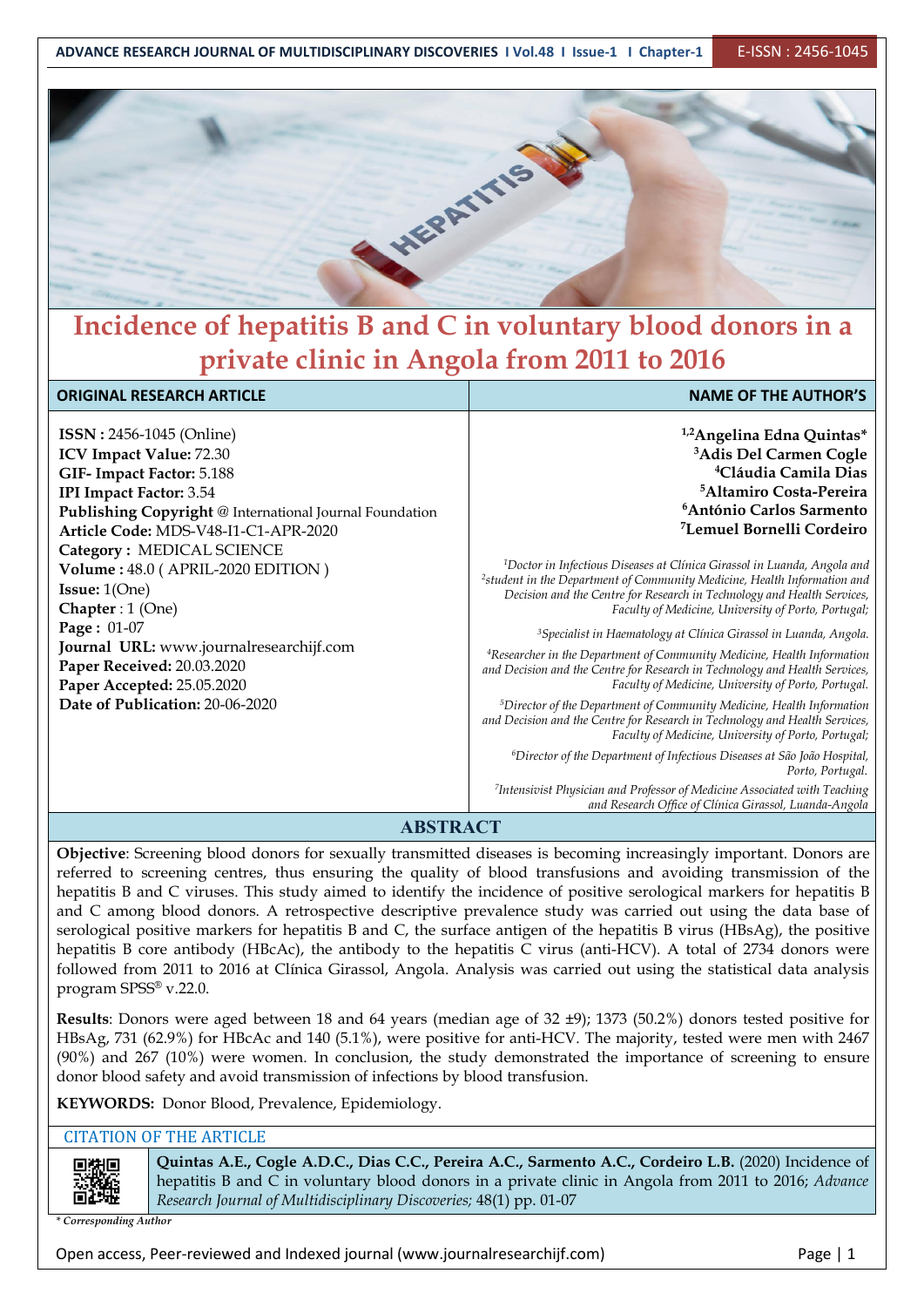#### **I. INTRODUCTION**

Screening blood donors for sexually transmitted diseases is becoming more and more important  $[1]$ . Hepatitis B and hepatitis C are diseases transmitted both through sexual contact and through blood. The risk is believed to be high in countries in sub-Saharan Africa <sup>[2]</sup>, which is why the World Health Organization There are health (WHO) has implemented norms for safe blood transfusion <sup>[3]</sup>. Accordingly, Angola complies with the **Rood** and rules for obligatory screening of blood donors  $[4]$ .

Blood donors are referred to centres where this compulsory screening is carried out. The Immunohaemotherapy Service of the Clínica Girassol has been receiving an increasing number of donors for compulsory screening, in order for them to be able to donate blood. Initial assessment of these donors includes tests to identify markers for hepatitis B and hepatitis C, and if these are found to be positive, the  $\frac{ax}{b}$  for the nucleoting contents to be positive. patients are referred to a specialist. Other factors<br>assessed in the potential donor are alcohol and<br>medication consumption and other sexually assessed in the potential donor are alcohol and medication consumption and other sexually<br>transmitted diseases, namely Human Emmunodeficiency Virus (HIV) and syphilis.<br>Assessment of the donor's comorbidities is crucial in transmitted diseases, namely Human Immunodeficiency Virus (HIV) and syphilis. Assessment of the donor's comorbidities is crucial in defining the risks that blood donation may present.

#### **II. MATERIAL AND METHODS**

This study is a retrospective descriptive  $\overleftrightarrow{\bigcirc}$ prevalence study, analysing blood donations from<br>donor records for the years 2011 to 2016 at Clínica<br>Girassol, Luanda, Angola. Was approved by the donor records for the years 2011 to 2016 at Clínica Girassol, Luanda, Angola. Was approved by the Research Ethics Committee of the Institute of Public Health of the Republic of Angola number 25-2017 and 04-2018, all blood donors gave written individual consent and the Ethics Committee also allowed disclosure of the data.

All donated blood is tracked. The methods were carried out in accordance with the guidelines, regulation and consent for the study.

There are several units with equipment for blood collection, screening and transfusion, including the Clínica Girassol, which also complies with the rules. However, the drawback is that in this type of blood donation many diseases are detected.

The Immunohaemotherapy Service follows the guidelines for compulsory screening of blood donors. The Enzyme-Linked Immunosorbent Assay (ELISA) test was used to screen for hepatitis B virus surface antigens (HBsAg), hepatitis B virus core antibodies (HBcAc) and hepatitis C virus antibodies (anti-HCV).

In order to assess the results, a retrospective study of the donor database was undertaken. Between 2011 and 2016, 2734 adult blood donors were observed between the ages of 18 and 64; the demographic data

of the donors was recorded and HBsAg, HBcAc and anti-HCV status. These tests are mandatory for all blood donors: they were not performed for the purpose of the study. Our aim was to discover, in this sample of blood donors, those who had positive results from diseases transmissible by blood transfusion. Donor screening is in place in Angola. There are health facilities that have equipment for blood collection and transfusion as well as screening. Blood and plasma of voluntary donors and their families was collected in the province of Luanda, according to the regulations and norms for blood collection. Using appropriate collection tubes, five millilitres (5ml) of blood was taken from each donor, which was kept at the recommended temperature.

#### **Screening for HBsAg and HBcAc**

Screening for HBsAg was undertaken using kits for the ELISA ARCHITECT test, as well as Abbott *i*1000Sr (ARCHITECT HBsAg and HBcAc qualitative screening kit). The test procedure and the interpretation of the results were undertaken according to the instructions in the manufacture's manual. Samples with dubious results (grey area) were repeated using the same kit and a different methodology, and results were confirmed using the Roche Cobas 601. Samples which were repeatedly positive were considered to be anti-HBc positive.

#### **Screening for HCV**

Screening for the HCV antibody was performed using the techniques described above, using the kits for the ELISA ARCHITECT plus *i*1000Sr Abbott (Architect anti-HCV assay Kit). The test procedure and the interpretation of the results were undertaken according to the instructions in the manufacture's manual. Samples with dubious results (grey area) were repeated using the same kit and a different methodology, and results were confirmed using ADVIACentar XP Immunoassay system.

The laboratory of the Immunohaemotherapy Service is certified by IQNet Certified Management Systems.

#### **Statistical analysis**

Categorical variables are described as absolute and relative frequencies, continuous variables are described through median and standard deviations or from the median and percentiles, according to the symmetry of their distribution. The prevalence of infections was estimated and also categorized for each variable of interest, then presented as relative frequency (%) with respective confidence intervals at 95%. The power of the study is 80%. In order to test hypotheses on the independence of categorical variables, the Chi-square test of independence or Fisher's exact test was applied, as appropriate.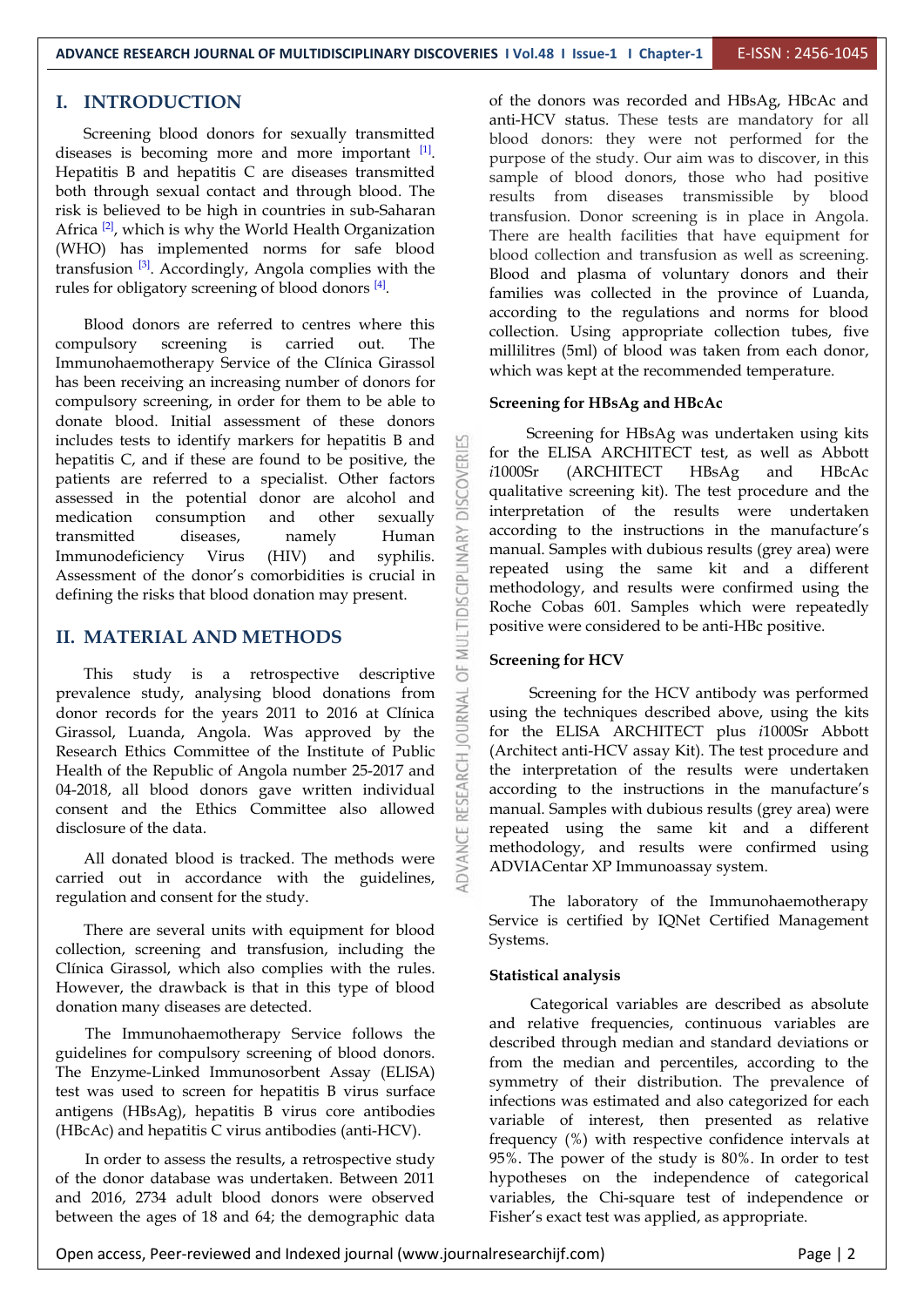In all the hypothesis testing a level of  $\alpha = 5\%$  was considered significant. The analysis was undertaken using the statistical analysis program Statistical Package for the Social Sciences v22.0 (SPSS® v22.0). hi

#### **Availability of data and materials**

The data sets used and/ or analyzed during the current study is available from the corresponding author on reasonable request.

#### **III. RESULTS**

A total of 2734 donors were screened, who were mostly men (90%) and of Angolan nationality (98%). The age of the donors ranged between 18 and 64 years (average =  $32 \pm 9$ ); < $25 \text{ years}$ , 590 donors (21.6%); 25-29 years, 678 donors (24.8%); 30-34 years, 539 donors  $(19.7\%)$ ; 35-39 years, 386 donors  $(14.1\%)$  and  $\geq 40$  years 541 donors (19.8%). The majority, of those who were  $\frac{15}{25}$ women. As regards the year of blood collection, an increase in donations was seen in the year 2016 (2%). A  $\frac{66}{9}$ rate of 50.2% positive results were seen for HBsAg,  $\frac{6}{5}$ <br>62.9% for HBcAc and 5.1% for markers for hepatitis C<br>infection. See **Table 1.** 62.9% for HBcAc and 5.1% for markers for hepatitis C infection. See **Table 1.**

| tested $2467$ (90%), were men and $267$ (10%) were<br>women. As regards the year of blood collection, an<br>increase in donations was seen in the year 2016 (2%). A<br>rate of 50.2% positive results were seen for HBsAg,<br>62.9% for HBcAc and 5.1% for markers for hepatitis C<br>infection. See Table 1.<br>Table 1. Total distribution of donors observed |                |               | <b>DISCOVER</b><br>ADVANCE RESEARCH JOURNAL OF MULTIDISCIPLINARY | $,80-$<br>95% CI AgHBs<br>$.60 -$<br>$,40-$ | $\mathbb{L}$                                      | $\overline{\mathbb{L}}$ | $\overline{\phantom{a}}$ | $\frac{1}{\sqrt{2}}$ |      |                                                              |  |
|-----------------------------------------------------------------------------------------------------------------------------------------------------------------------------------------------------------------------------------------------------------------------------------------------------------------------------------------------------------------|----------------|---------------|------------------------------------------------------------------|---------------------------------------------|---------------------------------------------------|-------------------------|--------------------------|----------------------|------|--------------------------------------------------------------|--|
| $(n = 2734)$                                                                                                                                                                                                                                                                                                                                                    |                |               |                                                                  | $,20-$                                      |                                                   |                         |                          |                      |      | 重                                                            |  |
|                                                                                                                                                                                                                                                                                                                                                                 | $\mathbf n$    | (%)           |                                                                  |                                             |                                                   |                         |                          |                      |      |                                                              |  |
| <b>Sex</b>                                                                                                                                                                                                                                                                                                                                                      |                |               |                                                                  | $.00 -$                                     |                                                   |                         |                          |                      |      |                                                              |  |
| Male                                                                                                                                                                                                                                                                                                                                                            | 2467           | 90%           |                                                                  |                                             | 2011                                              | 2012                    | 2013                     | 2014                 | 2015 | 2016                                                         |  |
| Female                                                                                                                                                                                                                                                                                                                                                          | 267            | 10%           |                                                                  |                                             |                                                   |                         |                          | Year                 |      |                                                              |  |
| Age, average (sd)                                                                                                                                                                                                                                                                                                                                               | 32(9)          |               |                                                                  | HBcAc                                       |                                                   |                         |                          |                      |      |                                                              |  |
| $\leq$ 25                                                                                                                                                                                                                                                                                                                                                       | 590            | 21.6%         |                                                                  |                                             |                                                   |                         |                          |                      |      |                                                              |  |
| $25 - 29$                                                                                                                                                                                                                                                                                                                                                       | 678            | 24.8%         |                                                                  |                                             |                                                   |                         |                          |                      |      | Statistically significant differences are observed           |  |
| $30 - 34$                                                                                                                                                                                                                                                                                                                                                       | 539            | 19.7%         |                                                                  |                                             |                                                   |                         |                          |                      |      | for positive results for HBcAc for both age and year of      |  |
| 35-39                                                                                                                                                                                                                                                                                                                                                           | 386            | 14.1%         |                                                                  |                                             |                                                   |                         |                          |                      |      | collection. With regards to age, older donors present a      |  |
| $\geq 40$                                                                                                                                                                                                                                                                                                                                                       | 541            | 19.8%         |                                                                  |                                             |                                                   |                         |                          |                      |      |                                                              |  |
| <b>Year of Collection</b>                                                                                                                                                                                                                                                                                                                                       |                |               |                                                                  |                                             |                                                   |                         |                          |                      |      | lower prevalence (56% [50%-62%]), with donors                |  |
| 2011                                                                                                                                                                                                                                                                                                                                                            | 281            | 10.3%         |                                                                  |                                             |                                                   |                         |                          |                      |      | between the ages of 25 and 29 presenting the highest         |  |
| 2012                                                                                                                                                                                                                                                                                                                                                            | 414            | 15.1%         |                                                                  |                                             |                                                   |                         |                          |                      |      | prevalence (72% [66%-77%]). For year of collection,          |  |
| 2013                                                                                                                                                                                                                                                                                                                                                            | 410            | 15.0%         |                                                                  |                                             |                                                   |                         |                          |                      |      | positive results also vary between 67% for 2014 and          |  |
| 2014                                                                                                                                                                                                                                                                                                                                                            | 393            | 14.4%         |                                                                  |                                             |                                                   |                         |                          |                      |      | 83% for the year 2016, $p < 0.001$ . Regular testing for the |  |
| 2015                                                                                                                                                                                                                                                                                                                                                            | 440            | 16.1%         |                                                                  |                                             |                                                   |                         |                          |                      |      |                                                              |  |
| 2016                                                                                                                                                                                                                                                                                                                                                            | 796            | 29.1%         |                                                                  |                                             |                                                   |                         |                          |                      |      | core antibody (HBcAc) began at the Clínica Girassol in       |  |
| <b>Nationality</b>                                                                                                                                                                                                                                                                                                                                              |                |               |                                                                  |                                             |                                                   |                         |                          |                      |      | 2016, which is why data are scarce for years 2011 to         |  |
| Angolan                                                                                                                                                                                                                                                                                                                                                         | 2671           | 97.7%         |                                                                  | 2014.                                       |                                                   |                         |                          |                      |      |                                                              |  |
| Non-Angolan                                                                                                                                                                                                                                                                                                                                                     | 63             | 2.3%          |                                                                  | Anti-HCV                                    |                                                   |                         |                          |                      |      |                                                              |  |
| <b>HBsAg</b>                                                                                                                                                                                                                                                                                                                                                    |                |               |                                                                  |                                             |                                                   |                         |                          |                      |      |                                                              |  |
| Positive                                                                                                                                                                                                                                                                                                                                                        | 1373           | 50.2%         |                                                                  |                                             |                                                   |                         |                          |                      |      | Statistically significant differences for gender,            |  |
| Negative                                                                                                                                                                                                                                                                                                                                                        | 1361           | 49.8%         |                                                                  |                                             |                                                   |                         |                          |                      |      | age of donor and year of collection can be observed in       |  |
| HBcAc*                                                                                                                                                                                                                                                                                                                                                          |                |               |                                                                  |                                             |                                                   |                         |                          |                      |      | donors with regard to positive result for HCV. There is      |  |
| Positive                                                                                                                                                                                                                                                                                                                                                        | 731            | 62.9%         |                                                                  |                                             |                                                   |                         |                          |                      |      | a higher prevalence among male donors than female            |  |
| Negative                                                                                                                                                                                                                                                                                                                                                        | 432            | 37.1%         |                                                                  |                                             |                                                   |                         |                          |                      |      |                                                              |  |
| No information                                                                                                                                                                                                                                                                                                                                                  | $1571*$        | -------       |                                                                  |                                             |                                                   |                         |                          |                      |      | donors (5% vs $2\%$ , p < 0.001). With regard to age of      |  |
| Anti-HCV                                                                                                                                                                                                                                                                                                                                                        |                |               |                                                                  |                                             |                                                   |                         |                          |                      |      | donor, prevalence increases with age <25 years               |  |
| Positive                                                                                                                                                                                                                                                                                                                                                        | 140            | 5.1%          |                                                                  |                                             |                                                   |                         |                          |                      |      | prevalence is 3% whereas it is 9% for donors over 40         |  |
| Negative                                                                                                                                                                                                                                                                                                                                                        | 2588           | 94.9%         |                                                                  |                                             |                                                   |                         |                          |                      |      | years of age ( $p < 0.001$ ), see Table 2. With regard to    |  |
| Dubious                                                                                                                                                                                                                                                                                                                                                         | 3              | -------       |                                                                  |                                             |                                                   |                         |                          |                      |      | year of collection, a decrease is observed between 2011      |  |
| Not Tested                                                                                                                                                                                                                                                                                                                                                      | $\overline{2}$ | $- - - - - -$ |                                                                  |                                             | and 2016 (6% vs $3\%$ , p = 0.004), see Figure 2. |                         |                          |                      |      |                                                              |  |
| Indeterminate                                                                                                                                                                                                                                                                                                                                                   | $\mathbf{1}$   | $- - - - - -$ |                                                                  |                                             |                                                   |                         |                          |                      |      |                                                              |  |
|                                                                                                                                                                                                                                                                                                                                                                 |                |               |                                                                  |                                             |                                                   |                         |                          |                      |      |                                                              |  |

*\*There is no information for these donors' HBcAc* **HBsAg**

Statistically significant differences for gender, age and year of collection can be observed among donors with regard to positive results for HBsAg. There is a higher prevalence among male donors than female donors and this difference is statistically significant (51% [49-53] vs 40% [34-46], p< 0.01). As regards age, a decrease in positive results is observed as age increases, varying between 68% in donors under 25 years of age and 36% for donors over the age of 35 to 40, p < 0.001, see **Table 2**. A decrease in positive results is also observed regarding year of collection from 91% in 2011 to 15% in 2016 (p < 0.001), see **Figure 1**.

**Figure 1.** Frequency of HBsAg marker 2011-2016  $(p < 0.001)$ .



#### **HBcAc**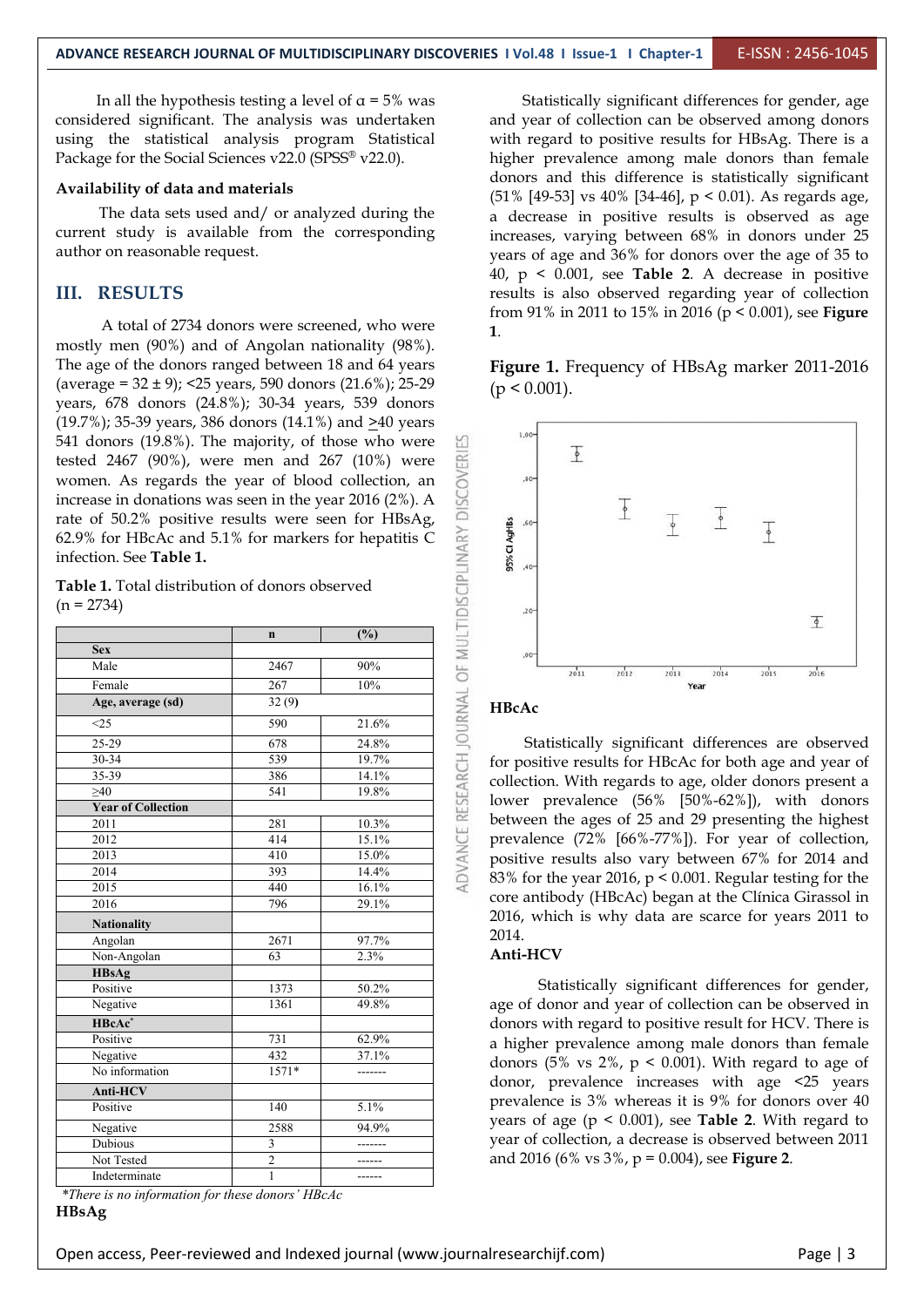These results are alarmingly high since hepatitis B virus vaccination was available in these years, implying that we must intensify the vaccination campaign at the population level.

Table 2. Prevalence of TTIs (Transfusion-transmitted infections) in blood donors according to gender, age, year of collection and nationality.

|                    | <b>HBsAg positive</b> |                         |         |                      | <b>HBcAc</b> positive                              |         | <b>Anti-HCV</b> positive |                        |         |  |
|--------------------|-----------------------|-------------------------|---------|----------------------|----------------------------------------------------|---------|--------------------------|------------------------|---------|--|
|                    | $\mathbf n$<br>total  | $n$ (%)<br>$[IC 95\%]$  | p-value | $\mathbf n$<br>total | $n$ (%)<br>$[IC 95\%]$                             | p-value | $\mathbf n$<br>total     | $n$ (%)<br>$[IC 95\%]$ | p-value |  |
| <b>Sex</b>         |                       |                         | $0.001$ |                      |                                                    | 0.663   |                          |                        | 0.011   |  |
| Male               | 2467                  | 1266(51)<br>$[49-53]$   |         | 1045                 | 659 (63)<br>$[60-66]$                              |         | 2461                     | 135(5)<br>$[5-6]$      |         |  |
| Female             | 267                   | 107(40)<br>$[34 - 46]$  |         | 118                  | 72(61)<br>$[52 - 70]$                              |         | 267                      | 5(2)<br>$[1-4]$        |         |  |
| Age                |                       |                         | $0.001$ |                      |                                                    | 0.004   |                          |                        | $0.001$ |  |
| $<$ 25             | 590                   | 403 (68)<br>$[65 - 72]$ |         | 236                  | 141(60)<br>$[53-66]$                               |         | 590                      | 19(3)<br>$[2-5]$       |         |  |
| 25-29              | 678                   | 360(53)<br>$[49-57]$    |         | 280                  | 53<br>201(72)<br>$\overline{\approx}$<br>$[66-77]$ |         | 678                      | 36(5)<br>$[4-7]$       |         |  |
| 30-34              | 539                   | 274(51)<br>$[47 - 55]$  |         | 244                  | 152(62)<br>COV<br>$[56-68]$                        |         | 538                      | 19(4)<br>$[2-5]$       |         |  |
| 35-39              | 386                   | 139 (36)<br>$[31-41]$   |         | 178                  | ăp<br>111(62)<br>$[55-69]$<br>$\geq$               |         | 383                      | 16(4)<br>$[3-7]$       |         |  |
| $\geq 40$          | 541                   | 197 (36)<br>$[32-41]$   |         | 225                  | <b>INAR</b><br>126(56)<br>$[50-62]$                |         | 539                      | 50(9)<br>$[7-12]$      |         |  |
| Year               |                       |                         | $0.001$ |                      | $\overline{P}$                                     | $0.001$ |                          |                        | 0.004   |  |
| 2011               | 281                   | 256 (91)<br>$[88-94]$   |         | $\boldsymbol{0}$     | DISC<br>0(0)<br>$[ - ]$                            |         | 281                      | 16(6)<br>$[3-9]$       |         |  |
| 2012               | 414                   | 273 (66)<br>$[61 - 71]$ |         | $\boldsymbol{0}$     | 0(0)<br>NULT<br>Ĺ.                                 |         | 414                      | 30(7)<br>$[5-10]$      |         |  |
| 2013               | 410                   | 241 (59)<br>$[54-64]$   |         | $\boldsymbol{0}$     | 0(0)<br>5F<br>$\lceil - \rceil$                    |         | 407                      | 22(5)<br>$[3-8]$       |         |  |
| 2014               | 393                   | 243 (62)<br>$[57-67]$   |         | 12                   | RNA<br>8(67)<br>$[39-98]$                          |         | 391                      | 25(6)<br>$[4-9]$       |         |  |
| 2015               | 440                   | 244(56)<br>$[51-60]$    |         | 357                  | H JOU<br>71(20)<br>$[16-24]$                       |         | 440                      | 27(6)<br>$[4-8]$       |         |  |
| 2016               | 796                   | 116(15)<br>$[12 - 17]$  |         | 789                  | EARC<br>651(83)<br>$[80-85]$                       |         | 795                      | 20(3)<br>$[2-4]$       |         |  |
| <b>Nationality</b> |                       |                         | 0.501   |                      | ESI                                                | 0.056   |                          |                        | 0.255   |  |
| Angolan            | 2671                  | 1344(50)<br>$[48-52]$   |         | 1142                 | $\overline{\alpha}$<br>722(63)<br>U<br>$[60 - 66]$ |         | 2665                     | 135(5)<br>$[4-6]$      |         |  |
| Other              | 63                    | 29 (46)<br>$[34 - 58]$  |         | $21\,$               | <b>DVAN</b><br>9(39)<br>$[14-64]$                  |         | 63                       | 5(8)<br>$[3-16]$       |         |  |

**Figure 2.** Prevalence of anti-HCV 2011-2016 ( $p = 0.004$ ).

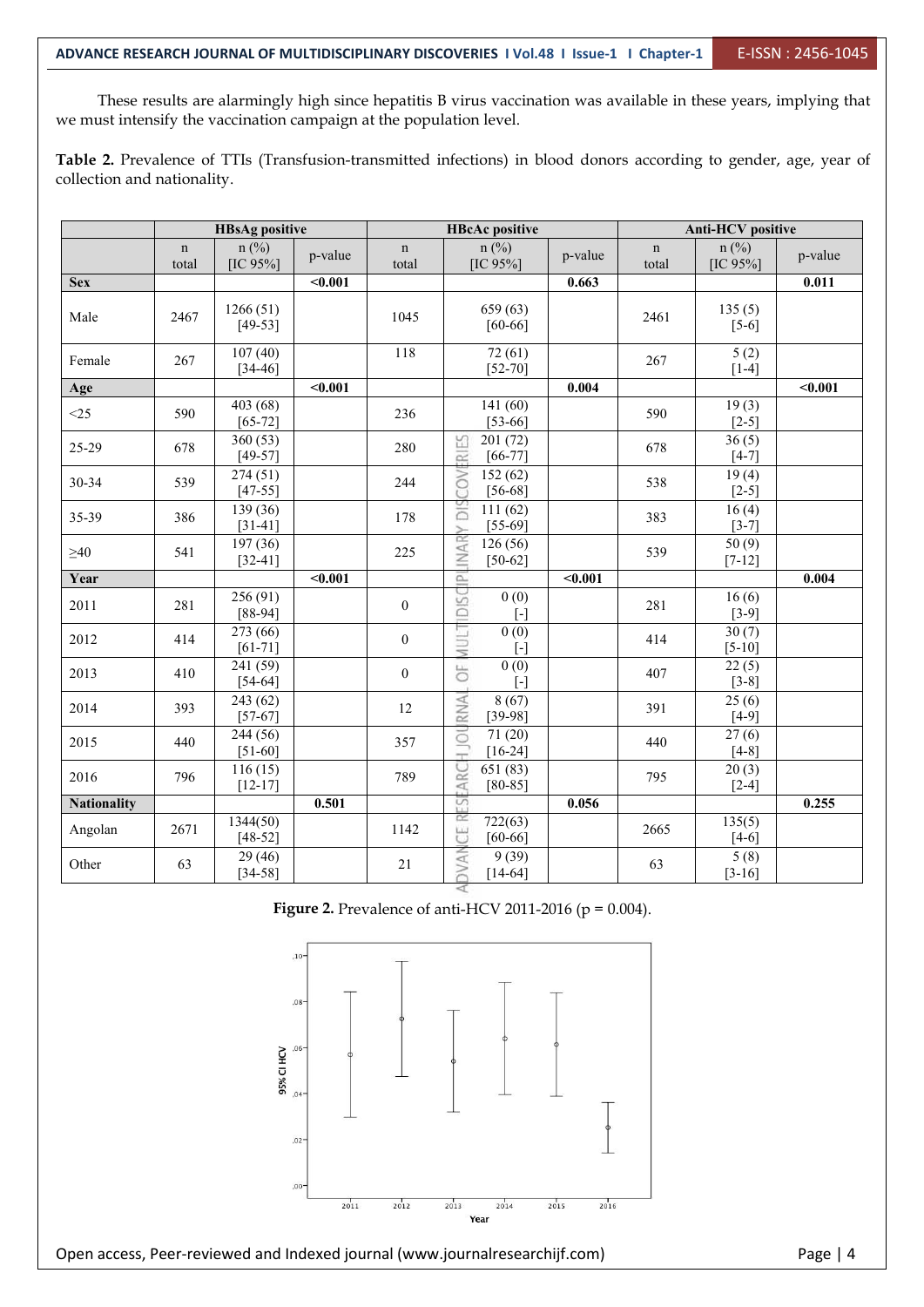#### **IV. DISCUSSION**

Screening for infectious disease (for the hepatitis B virus as well as hepatitis C) makes early diagnosis possible and subsequent referral of patients to specialized centres. Early diagnosis is crucial as it allows rapid therapeutic intervention, avoiding progression of the disease to cirrhosis of the liver and hepatocellular carcinoma <sup>[5]</sup>.

This study reveals the seroprevalence of markers for the hepatitis B virus and hepatitis C in blood donors. A previous study of markers for the hepatitis B virus and hepatitis C undertaken in Luanda, revealed a prevalence of 40/431(9.3%) for HBsAg, while  $35/431(8.1%)$  presented positive for anti-HCV  $^{[6]}$ . Another study carried out at the Luanda public hospital revealed a prevalence of HBsAg of 77/508  $(15.1\%)$  and HBcAc 405/508 (79.7%), respectively <sup>[7]</sup>.  $\qquad \qquad \Box$  rates of sequence

In Africa, and particularly in Ethiopia, the salence of hepatitis B increases with age. In urban 75% of adults are infected and this is also true of prevalence of hepatitis B increases with age. In urban areas 75% of adults are infected and this is also true of many in rural areas  $\frac{8}{18}$ . A recent study carried out in  $\frac{1}{\epsilon}$  reinforces the many in rural areas <sup>10</sup>. A recent study carried out in<br>the Democratic Republic of Congo showed a<br>seroprevalence of 24.6% for hepatitis B and 2.3 % for<br>hepatitis C <sup>[9]</sup>. On the other hand, a study carried out<br>in the near seroprevalence of 24.6% for hepatitis B and 2.3 % for hepatitis C  $[9]$ . On the other hand, a study carried out in the nearby countries of South Africa and Botswana showed that 72/950 (7%) of individuals were HBsAg positive <sup>[10]</sup>.

In this study, the database for blood donors was used and a retrospective assessment was undertaken,<br>for which 2734 donors were eligible. The results show<br>that seroprevalence among apparently healthy blood for which 2734 donors were eligible. The results show that seroprevalence among apparently healthy blood donors was 1373/2734 (50%) for HBsAg, 731/1163 (63%) for HBcAc and 140/2734 (5%) for anti-HCV. Compared to other studies carried out in Angola and described above, an increase in seroprevalence for HBsAg is revealed with a decrease in anti-HCV. This significant increase in HBsAg findings could be explained by the increase in the number of apparently healthy volunteer donors who go to the clinic for obligatory screening. The study found that 69/314 (22%) tested positive for both HBsAg and HBcAc: this means that the donors were not aware that they were carriers of the hepatitis B virus and that when they completed the questionnaire at the blood bank they were considered asymptomatic blood donors, according to the WHO criteria.

The isolated presence of HBcAc found in 662/731 (91%) of donors, or reactivation of AcHBc does not necessarily indicate a high probability of transmission of infection, particularly in the absence of other markers for the hepatitis B virus. Screening for anti- HBc is considered an additional precaution for blood transfusion  $\begin{bmatrix} 11 \end{bmatrix}$ . This position has led blood banks to manuscript Al adopt published algorithms for the implementation of screening for the anti-HBc marker  $[12]$ , and would allow these blood banks to requalify anti-HBc positive

donors for blood donation, thus reducing the loss of donors and at the same time, guaranteeing the safety of blood and other haemoderivatives  $[13]$ ,  $[14]$ . This is also why the Clínica Girassol, went on to administer the test routinely in 2016.

In the case of the hepatitis C virus, a rate of seroprevalence of 140 (5%) was found for blood donors who tested positive for the HCV antibody. As previously mentioned, the rate of seroprevalence in Angola among donors with positive anti-HCV was 8%. In this study, in a total of 2734 blood donors with positive markers for the infection, 140 presented a rate of seroprevalence of 5%. Seroprevalence of anti-HCV among donors was 135 (96%) in men and 5 (4%) in women.

This study shows that blood donors have high rates of seroprevalence both of HBsAg and HBcAc, but low rates of anti-HCV. This high seroprevalence is important because these donors were not aware that they were carriers of hepatitis B or hepatitis C and were considered asymptomatic. This study therefore reinforces the growing importance of obligatory screening of all blood donors.

In conclusion, these results show that we really are still a long way from halting the spread of hepatitis B; although vaccination is available we still have a high rate of infection and we need to intensify prophylactic measures.

#### **V. LIMITATIONS**

The study is mainly focused on donations for five years at Clínica Girassol. It would be crucial for the study to cover other institutions by analysing the characteristics of the donor for several years with a much larger population and for a longer period. The analysis of this study should be performed in several contexts for easy comparison with other studies. Further studies are likely to be conducted with the assistance of the Angolan Ministry of Health and may use the results of this study to assess the health and safety of blood donors in order to improve blood safety.

#### **VI. AUTHOR'S CONTRIBUTIONS**

**Angelina Edna Quintas,** were involved in the conception, design and written thestudy, **Adis Del Carmen Cogle**, was involved in interpretation of data. **Lemuel Cordeiro, Claúdia Camila Dias**, **Altamiro da Costa Pereira and António Sarmento** were involved in the conception and design of the study, interpretation of data, and drafting and revising the manuscript. All authors read and approved the final manuscript.

Open access, Peer-reviewed and Indexed journal (www.journalresearchijf.com) Page |5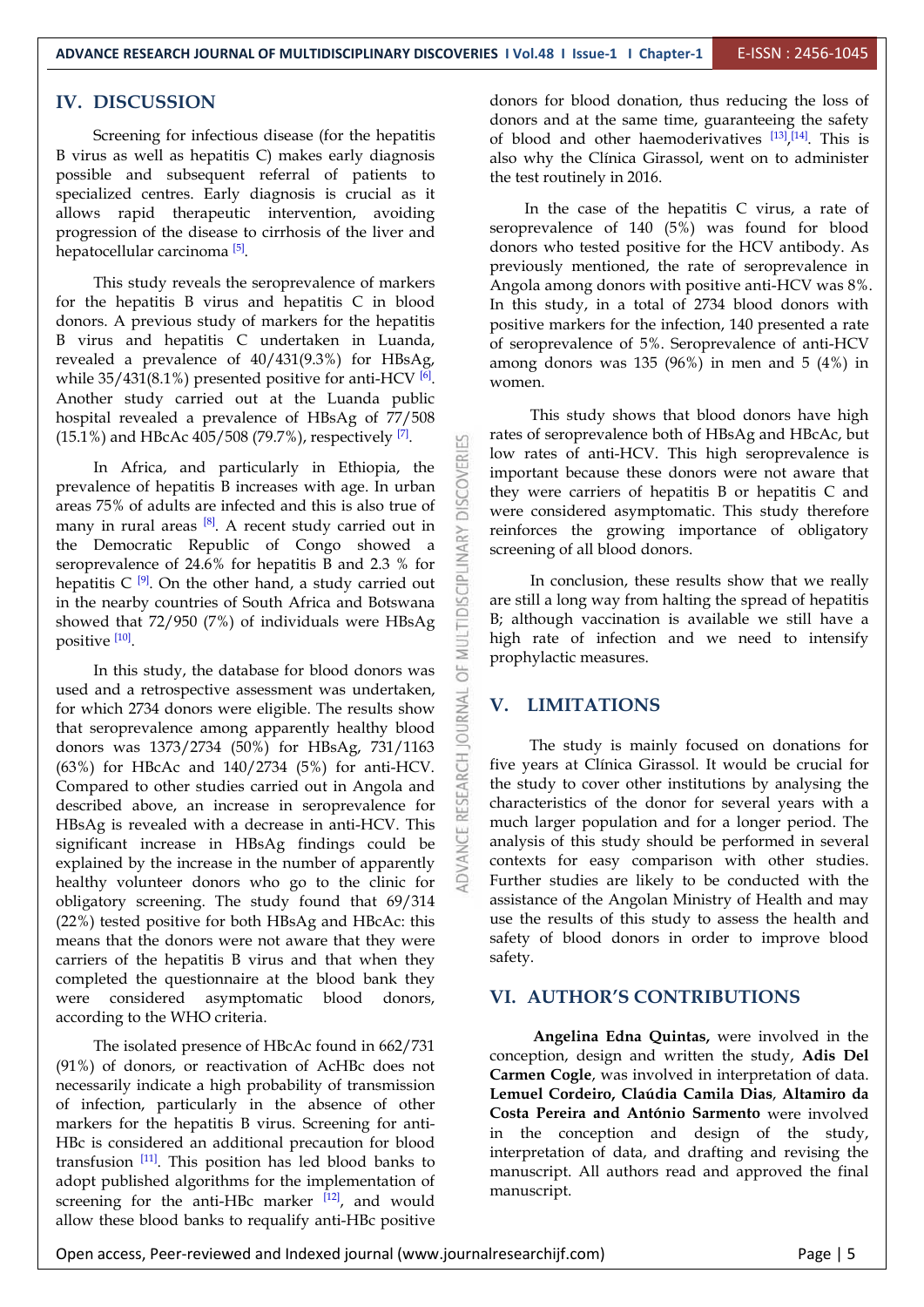### **VII. ACKNOWLEDGEMENTS**

The authors wish to thank all employees of the Immunohaemotherapy service that one way or meta-an another contributed to the collection of data for statistical analysis and Cláudia Camila Dias, Researcher in the Department of Community Medicine, Information and Decision in Health and the Centre for Research in Technology and Health Services, Faculty of Medicine, University of Porto, Portugal, for performing the statistical analysis of the data.

#### **Competing interests**

The authors declare that there is no conflict of interest.

#### **Consent for publication**

Ethics Committee of the Institute of Public Health of the Republic of Angola.

#### **Ethical considerations**

This study had the consent of the Research<br>
Committee of the Institute of Public Health of<br>
public of Angola.<br> **1 considerations**<br>
All blood donors gave written individual<br>
at and the Ethics Committee also allowed<br>
uure o All blood donors gave written individual consent and the Ethics Committee also allowed disclosure of the data. With regard to confidentiality,  $\overline{Q}$  [7] no names were involved in processing the data as only codes were used to identify donors. This study had the consent of the Research Ethics Committee of the Institute of Public Health of the Republic of Angola number 25-2017 and 04-2018.

#### **Funding**

The authors declare that they have not received<br>nding.<br>**REFERENCES**<br>**REFERENCES**<br>**Chneider, W. H.** History of blood transfusion in any funding.

#### **VIII. REFERENCES**

- **[1] Schneider, W. H.** History of blood transfusion in sub-Saharan Africa. *Transfusion Medicine Reviews* **27**, no. 1, 21-28, <https://doi.org/10.1016/j.tmrv.2012.08.001> [10] (January 2013).
- **[2] Apata, I. W. et al.** Progress toward Prevention of Transfusion-Transmitted Hepatitis B and Hepatitis C Infection – Sub-Saharan Africa, 2000– 2011. *MMWR. Morbidity and Mortality Weekly Report* **63**, no. 29, 613-19 (July 25, 2014).
- **[3] Tagny, C. T., S. Owusu-Ofori, D. Mbanya & V. Deneys.** The blood donor in sub-Saharan Africa: a review. *Transfusion Medicine* **20**, no. 1, 1-10, <https://doi.org/10.1111/j.1365-3148.2009.00958.x> (February 2010).
- **[4] Riou, J. et al.** Hepatitis C virus seroprevalence in adults in Africa: a systematic review and meta-analysis. *Journal of Viral Hepatitis* **23**, no. 4, 244-55, <https://doi.org/10.1111/jvh.12481> (April 2016).
- **[5] Stasi, C., C. Silvestri, F. Voller & F. Cipriani.** The epidemiological changes of HCV and HBV infections in the era of new antiviral therapies and the anti-HBV vaccine. *Journal of Infection and Public Health* **9**, no. 4, 389-95, <https://doi.org/10.1016/j.jiph.2015.05.004> (August 2016).
- **[6] Guimaraes Nebenzahl, H., A. Lopes, R. Castro & F. Pereira.** Prevalence of human immunodeficiency virus, hepatitis C virus, hepatitis B virus and syphilis among individuals attending anonymous testing for HIV in Luanda, Angola. *South African Medical Journal = Suid-Afrikaanse Tydskrif Vir Geneeskunde* **103**, no. 3, 186-88 (January 24, 2013).
- **[7] Valente, F. et al.** Epidemiology and molecular characterization of hepatitis B virus in Luanda, Angola. *Memorias Do Instituto Oswaldo Cruz* **105**, no. 8, 970-77 (December 2010).
- **[8] Aseffa, A.** Viral diseases in Ethiopia: a review. *East African Medical Journal* **70**, no. 10, 624-26 (October 1993).
- **[9] Makiala-Mandanda, S. et al.** High Prevalence and Diversity of Hepatitis Viruses in Suspected Cases of Yellow Fever in the Democratic Republic of Congo. *Journal of Clinical Microbiology* **55**, no. 5, 1299-1312, https://doi.org/10.1128/JCM.01847-16 (February 15, 2017).
- **[10] Matthews, P. C. et al.** Prevalence and Characteristics of Hepatitis B Virus (HBV) Coinfection among HIV-Positive Women in South Africa and Botswana. *PloS One* **10**, no. 7 e0134037, <https://doi.org/10.1371/journal.pone.0134037> (July 28, 2015).
- **[11] van de Laar, T. et al.** The yield of universal antibody to hepatitis B core antigen donor screening in the Netherlands, a hepatitis B virus low-endemic country: Universal Anti-HBc Donor Screening. *Transfusion* **55**, no. 6, 1206-13, https://doi.org/10.1111/trf.12962 (June 2015).